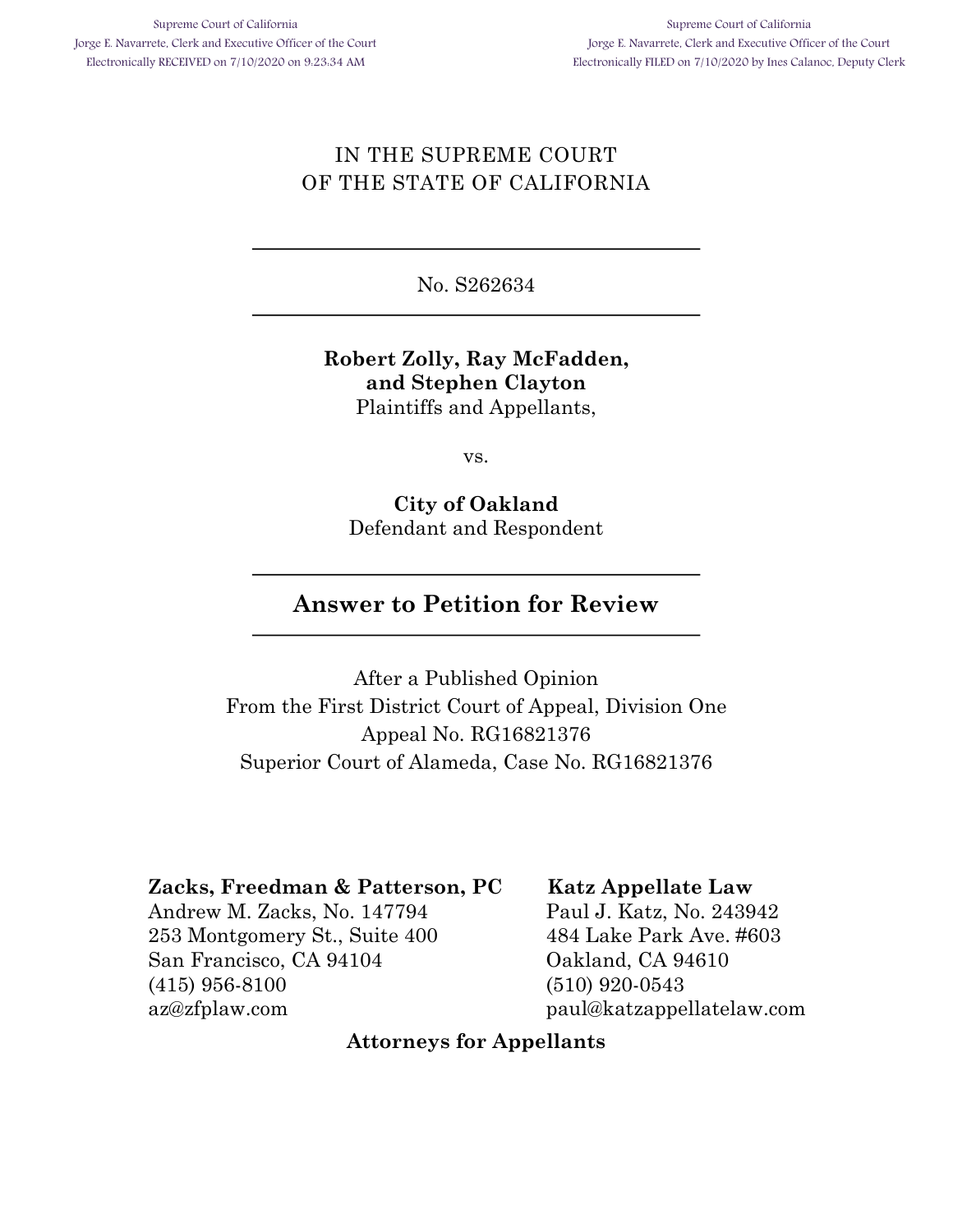# **TABLE OF CONTENTS**

| I. This court does not need to revisit the franchise-fee test it                                                        |
|-------------------------------------------------------------------------------------------------------------------------|
| II. Oakland's argument depends on the dubious proposition<br>that the anti-tax Proposition 26 liberated cities to raise |
| III. Other recently published cases do not create a split                                                               |
|                                                                                                                         |
|                                                                                                                         |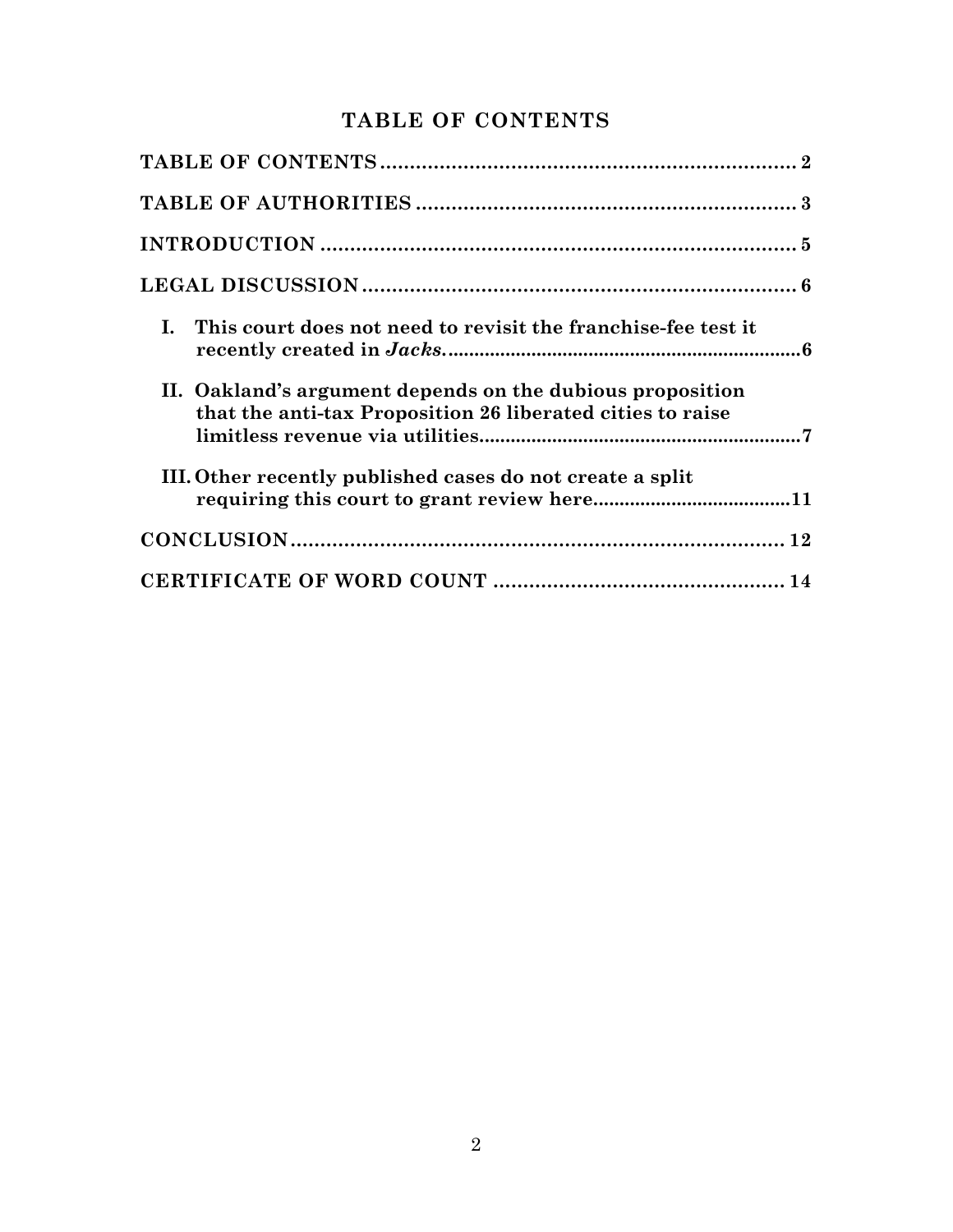# **TABLE OF AUTHORITIES**

# **Cases**

| Apartment Ass'n of Los Angeles County, Inc. v. City of Los Angeles                                              |
|-----------------------------------------------------------------------------------------------------------------|
| Boling v. Public Employment Relations Board (2018) 5 Cal.5th 898 9                                              |
| <i>Boorstein v. CBS Interactive, Inc.</i> (2013) 222 Cal.App.4th 45611                                          |
| Citizens for Fair REU Rates v. City of Redding (2018) 6 Cal.5th 1  7, 8                                         |
| County Inmate Telephone Service Cases (2020) 48 Cal. App. 5th 354  11                                           |
|                                                                                                                 |
| Howard Jarvis Taxpayers Association v. Bay Area Toll Authority<br>(June 29, 2020, No. A157598) _ Cal.App.5th __ |
|                                                                                                                 |
| Koontz v. St. Johns River Water Management Dist.                                                                |
| People ex rel. Lockyer v. R.J. Reynolds Tobacco Co.                                                             |
|                                                                                                                 |
|                                                                                                                 |
|                                                                                                                 |
| <b>Constitutional Provisions</b>                                                                                |
|                                                                                                                 |
|                                                                                                                 |
|                                                                                                                 |
|                                                                                                                 |
|                                                                                                                 |
|                                                                                                                 |
|                                                                                                                 |
|                                                                                                                 |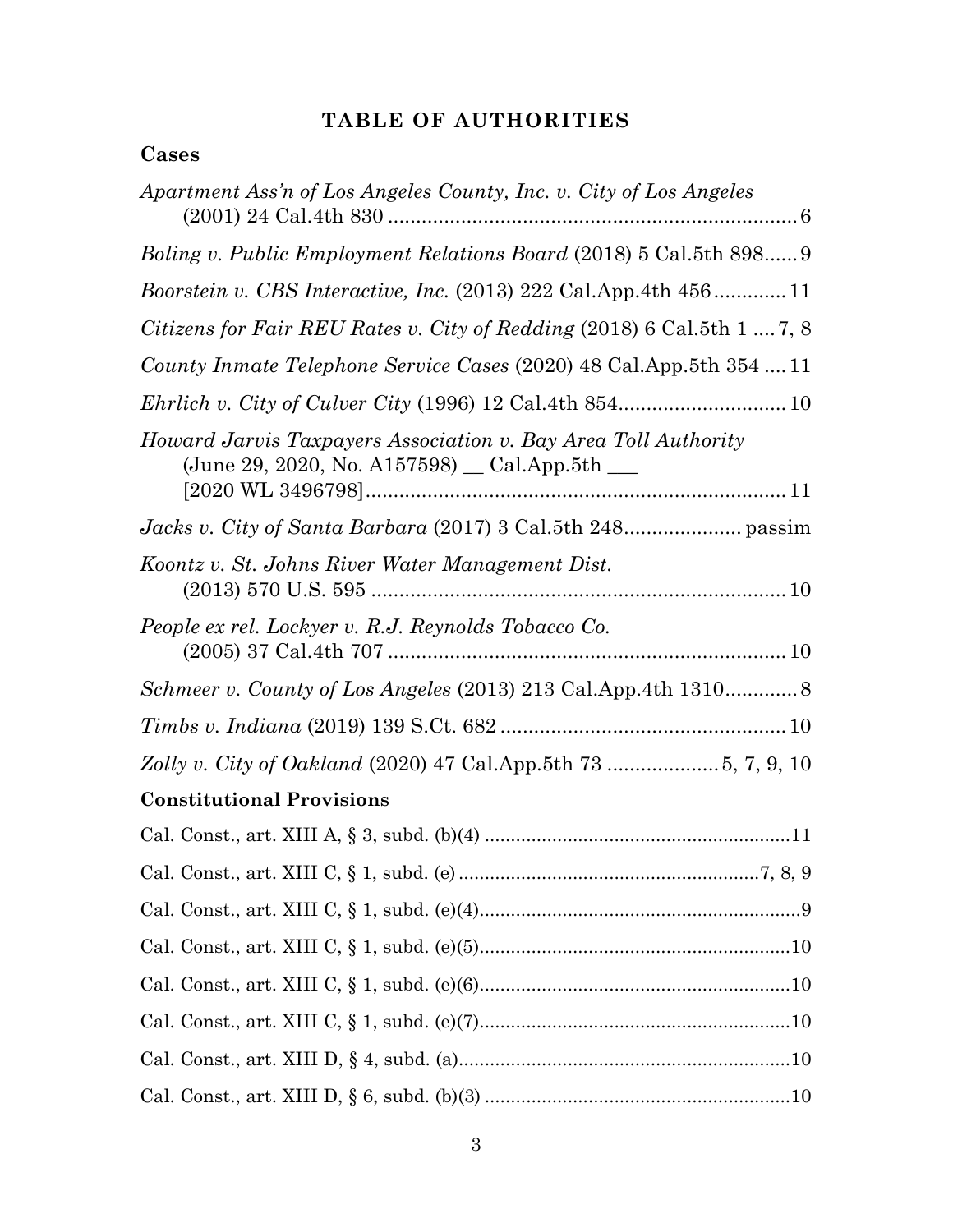# **Rules**

| <b>Other Authorities</b> |  |
|--------------------------|--|
|                          |  |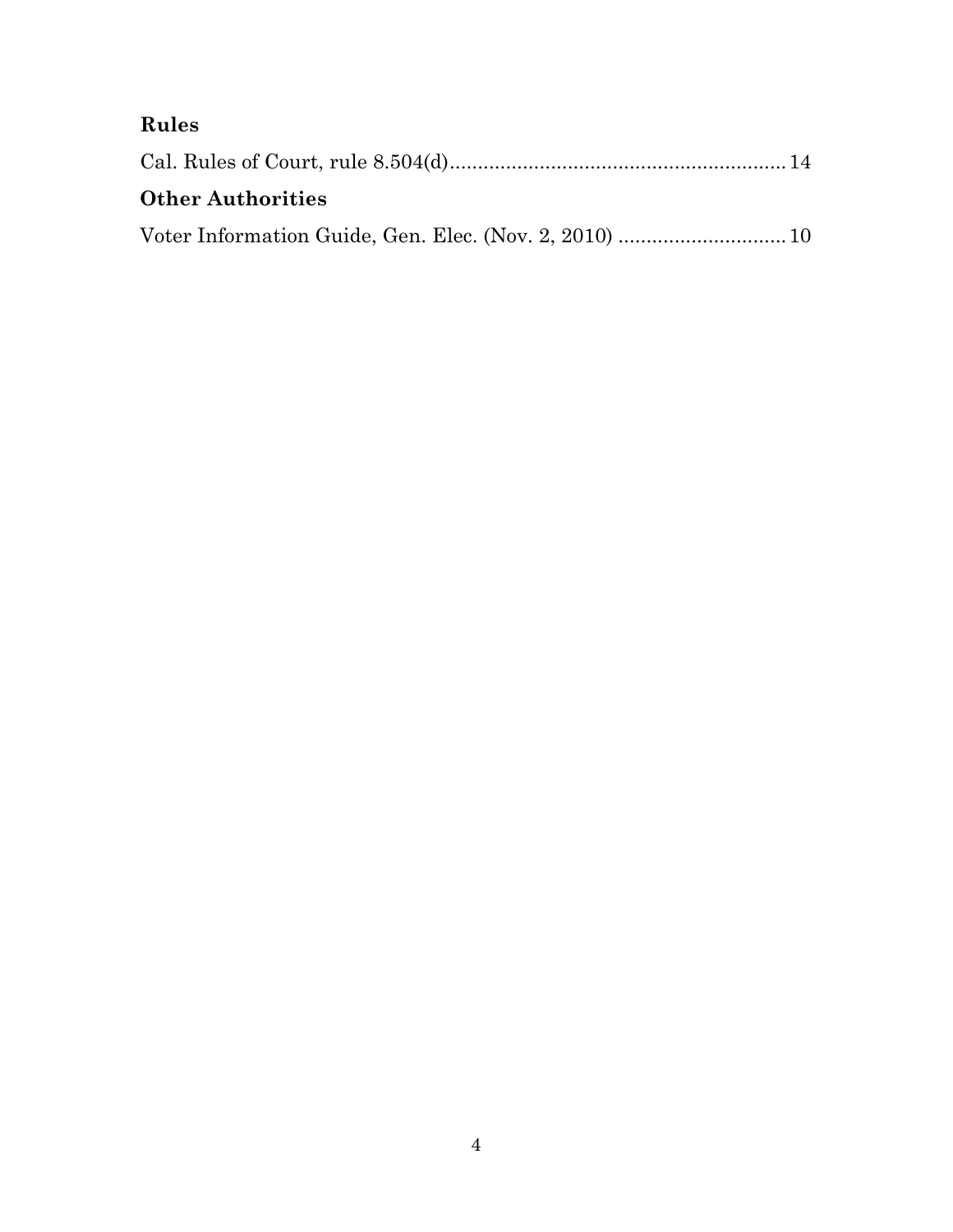### IN THE SUPREME COURT OF THE STATE OF CALIFORNIA

No. S262634

**Robert Zolly, Ray McFadden, and Stephen Clayton** Plaintiffs and Appellants,

vs.

**City of Oakland** Defendant and Respondent

**Answer to Petition for Review**

#### **INTRODUCTION**

In its petition for review, Oakland seeks to render obsolete this court's recent decision in *Jacks v. City of Santa Barbara* (2017) 3 Cal.5th 248 (*Jacks*). *Jacks* blocked one way that cities try to raise taxes without getting the requisite voter approval—by using a utility to collect an exorbitant amount from ratepayers and calling that amount a "franchise fee" (i.e., the price paid for the utility to use city property). *Jacks* held that, when a franchise-fee amount exceeds the value of the franchise conferred, that imbalance reveals the city has padded the fee with a tax subject to the voter-approval requirement of article XIII C of the California Constitution.

The Court of Appeal here held that *Jacks'* franchise-fee test applies to a newer version of article XIII C enacted through Proposition 26. (*Zolly v. City of Oakland* (2020) 47 Cal.App.5th 73, 88 (*Zolly*).) That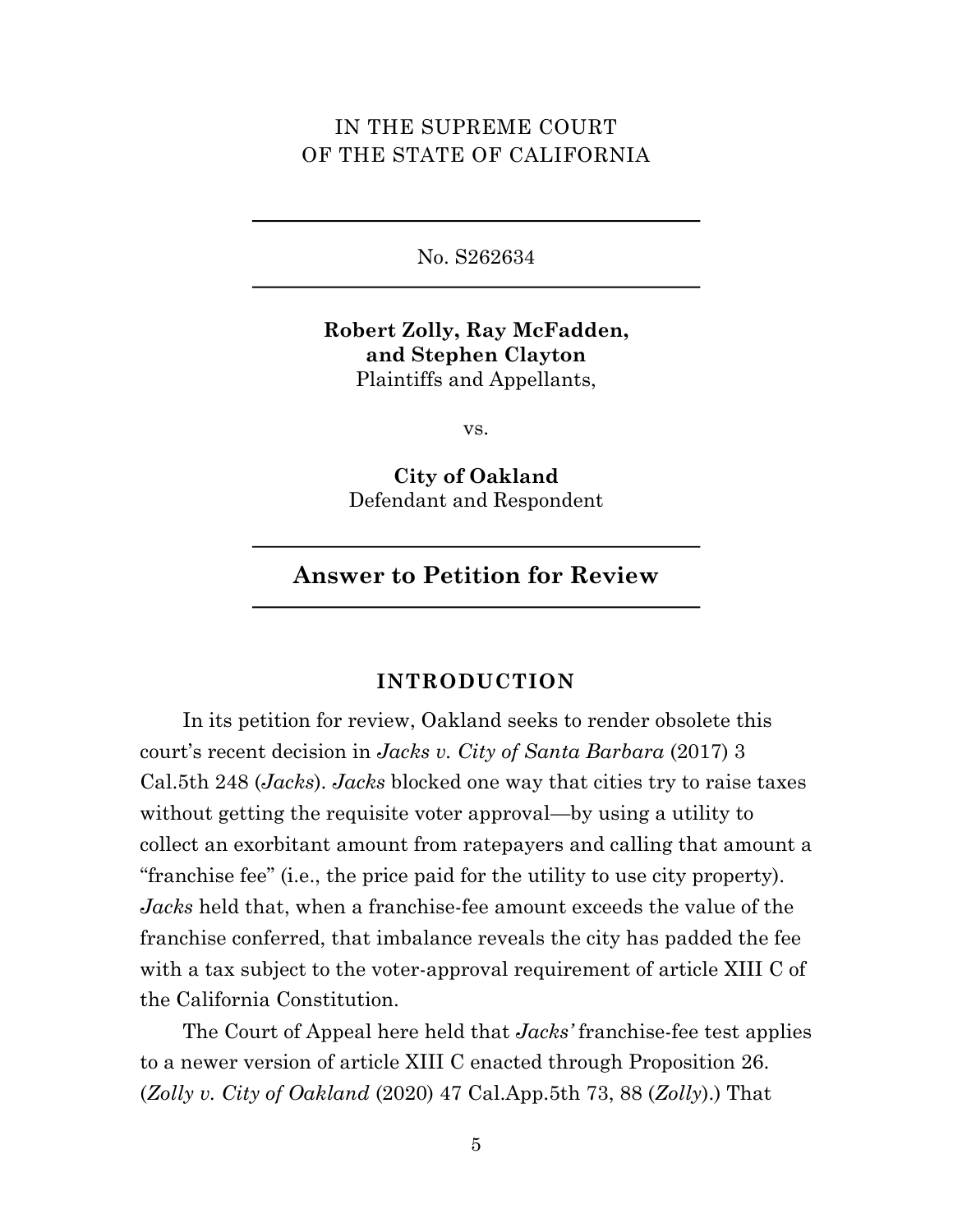makes sense: voters enacted Proposition 26 to combat the very practice of disguising taxes as fees that *Jacks* blocked in the franchise-fee context. Yet Oakland is asking this court to turn Proposition 26 on its head by construing it to permit a franchise fee no matter the fee's amount or relationship to the franchise value. This court should decline that invitation.

### **LEGAL DISCUSSION**

#### **I. This court does not need to revisit the franchise-fee test it recently created in** *Jacks***.**

Just three years ago, *Jacks* resolved under what circumstances article XIII C of the California Constitution invalidates a charge styled as a franchise fee—the purchase price for a utility to use government property. (*Jacks, supra,* 3 Cal.5th at pp. 262, 267–271.) Voters in 1996 had enacted article XIII C to prevent cities from disguising taxes which require voter consent—as fees. (*Apartment Ass'n of Los Angeles County, Inc. v. City of Los Angeles* (2001) 24 Cal.4th 830, 839.) *Jacks* held that, to determine "whether a charge that is nominally a franchise fee constitutes a tax depends on whether it is reasonably related to the value of the franchise rights." (*Jacks, supra,* at p. 271.) When the *price paid* for a franchise exceeds the *underlying value* of that franchise, it shows the city is trying improperly to extract revenue from ratepayers by using the utility as an artifice. (*Id.* at p. 269.)

And *Jacks* held that this franchise-fee test applies regardless of whether ratepayers pay the charge directly (as a line item on their utility bills) or indirectly (in the form of higher rates). (*Jacks, supra,* 3 Cal.5th at p. 269 & fn. 10.) *Jacks* reasoned that the method by which ratepayers pay the charge "does not alter the substance" or the "validity of the charge[]" under article XIII C because (1) either method results in a "payment made in exchange for a property interest that is needed" to run a utility; and (2) "a public regulated utility is a conduit through which government charges are ultimately imposed on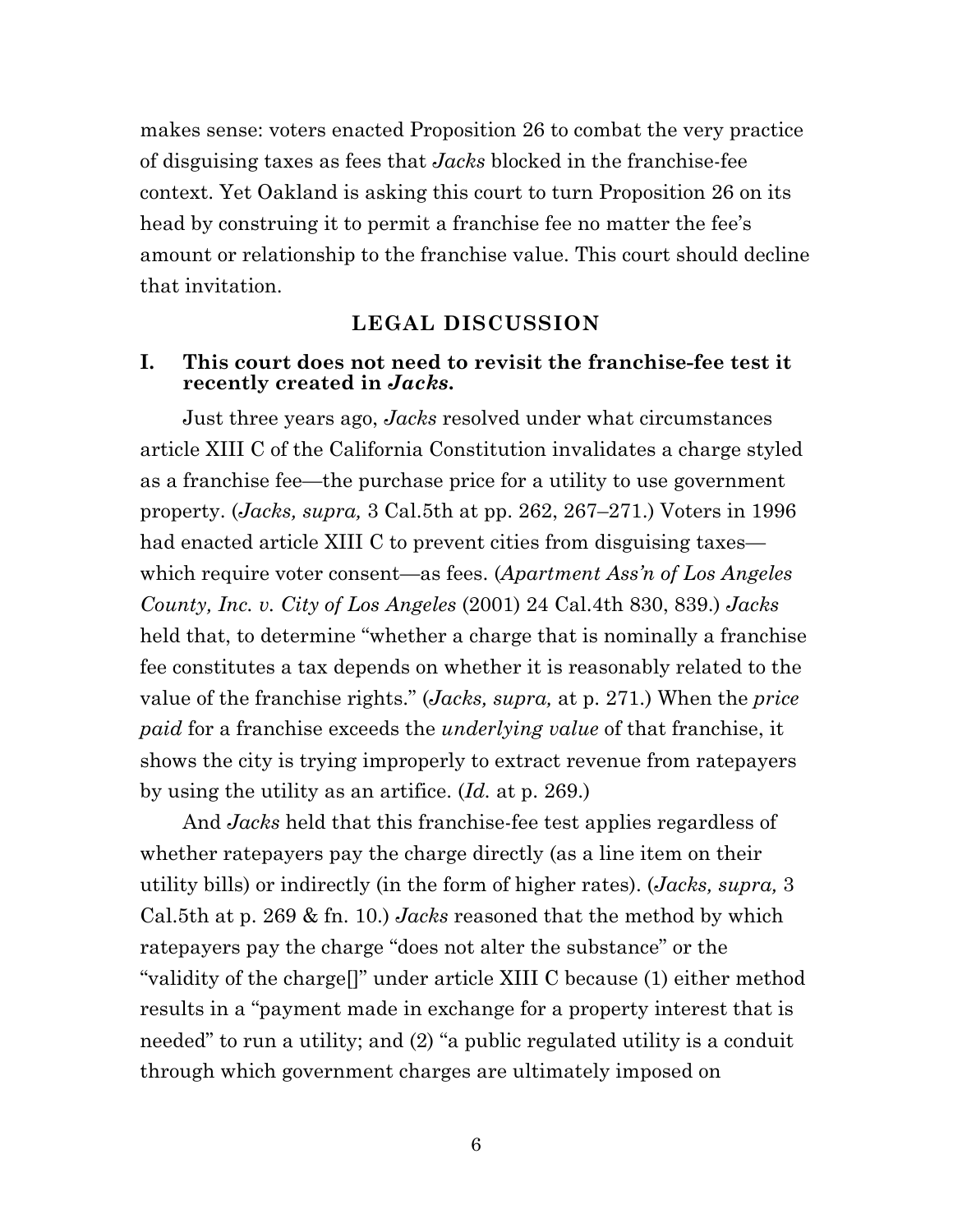ratepayers" regardless of any intermediate payments made by the utility. (*Ibid.*)

To garner support for its petition here, Oakland's tries to muddy the clear meaning and scope of *Jacks*' franchise-fee test. (PFR 30–33.) Yet *Zolly* correctly ruled the test applies regardless of the charge's label or the method by which ratepayers pay the charge. (*Zolly, supra,* 47 Cal.App.5th at p. 85.) Thus, the only argument left for Oakland is that *Jacks*' test no longer applies because the charges at issue here are subject to an amended version of article XIII C. But, as explained below, *Zolly* correctly ruled that *Jacks*' test still applies.

#### **II. Oakland's argument depends on the dubious proposition that the anti-tax Proposition 26 liberated cities to raise limitless revenue via utilities.**

To address the problem of cities' continuing to disguise taxes as fees, voters in 2010 enacted Proposition 26 and thereby "made two changes to article XIII C" as originally enacted by Proposition 218. (*Citizens for Fair REU Rates v. City of Redding* (2018) 6 Cal.5th 1, 11 (*Citizens*).) "First, it specifically defined ' "tax," ' and did so broadly, to include 'any levy, charge, or exaction of any kind imposed by a local government.' (Art. XIII C, § 1, subd. (e).) However, the new definition has seven exceptions."1 (*Citizens, supra,* at p. 11.) "Second, Proposition

<sup>&</sup>lt;sup>1</sup> Here are the seven exceptions:

<sup>(1)</sup> A charge imposed for a specific benefit conferred or privilege granted directly to the payor that is not provided to those not charged, and which does not exceed the reasonable costs to the local government of conferring the benefit or granting the privilege.

<sup>(2)</sup> A charge imposed for a specific government service or product provided directly to the payor that is not provided to those not charged, and which does not exceed the reasonable costs to the local government of providing the service or product.

<sup>(3)</sup> A charge imposed for the reasonable regulatory costs to a local government for issuing licenses and permits,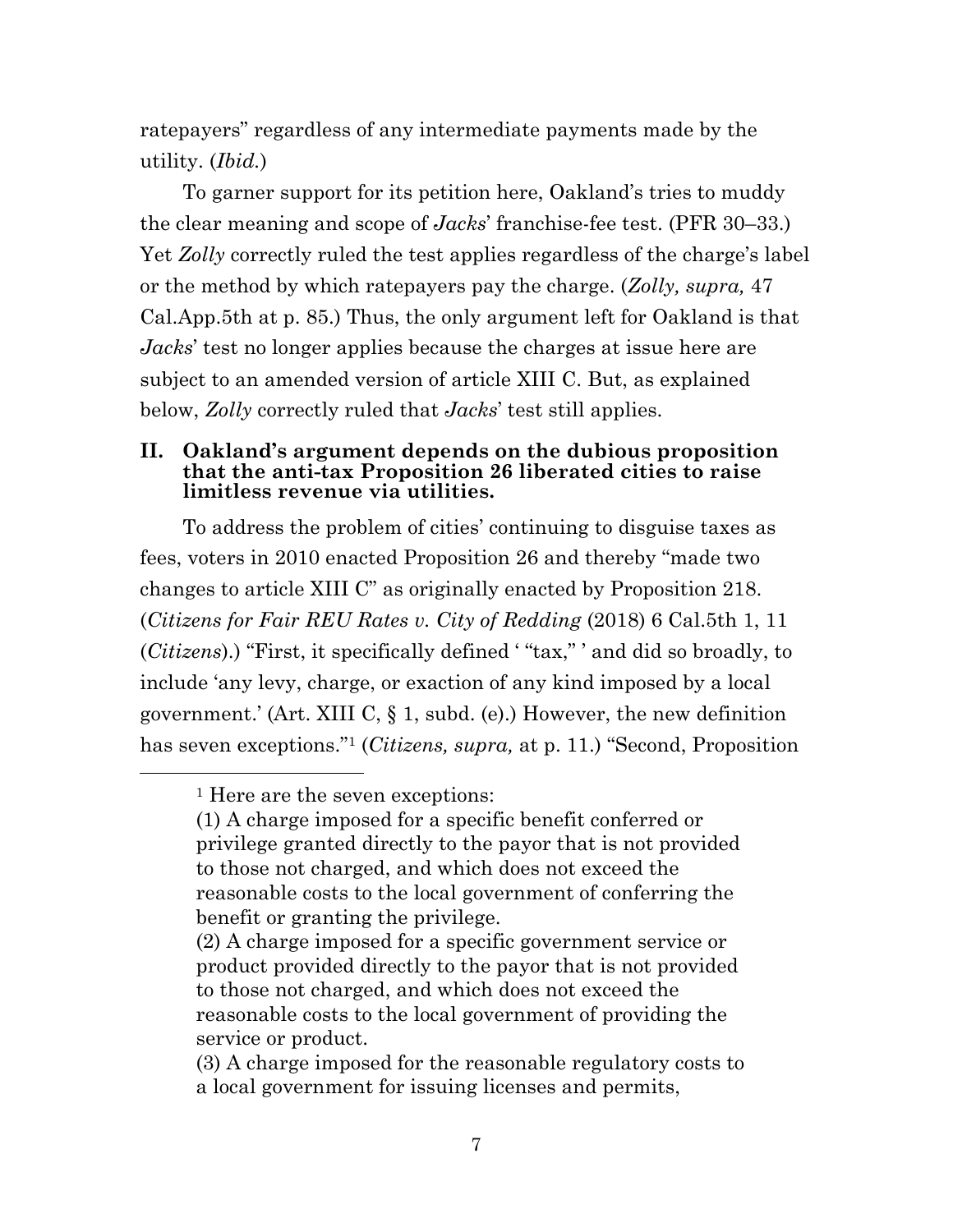26 requires the local government to prove 'by a preponderance of the evidence that ... [an] exaction is not a tax, that the amount is no more than necessary to cover the reasonable costs of the governmental activity, and that the manner in which those costs are allocated to a payor bear a fair or reasonable relationship to the payor's burdens on, or benefits received from, the governmental activity.' (Art. XIII C, § 1, subd. (e).)" (*Citizens, supra,* at p. 11, alterations in original.)

Oakland contends that the fourth exception covers all charges that are nominally franchise fees. (PFR 19–30.) But that contention should be met with skepticism. As explained above in Part I, the original version of article XIII C provided that a so-called franchise fee was actually a tax to the extent its amount exceeded the reasonable value of the franchise. (*Jacks, supra,* 3 Cal.5th at pp. 269–271.) That limit was needed to prevent franchise fees from becoming "a vehicle for generating revenue independent of the purpose of the fees"—a "concern that is more than merely speculative." (*Id.* at p. 269.) And the whole point of Proposition 26 was to make it even *tougher* for cities to generate revenue from residents without getting voter consent. (See *Schmeer v. County of Los Angeles* (2013) 213 Cal.App.4th 1310, 1322

performing investigations, inspections, and audits, enforcing agricultural marketing orders, and the administrative enforcement and adjudication thereof. (4) A charge imposed for entrance to or use of local government property, or the purchase, rental, or lease of local government property.

<sup>(5)</sup> A fine, penalty, or other monetary charge imposed by the judicial branch of government or a local government, as a result of a violation of law.

<sup>(6)</sup> A charge imposed as a condition of property development.

<sup>(7)</sup> Assessments and property-related fees imposed in accordance with the provisions of Article XIII D.

<sup>(</sup>Cal. Const., art. XIII C, § 1, subd. (e).)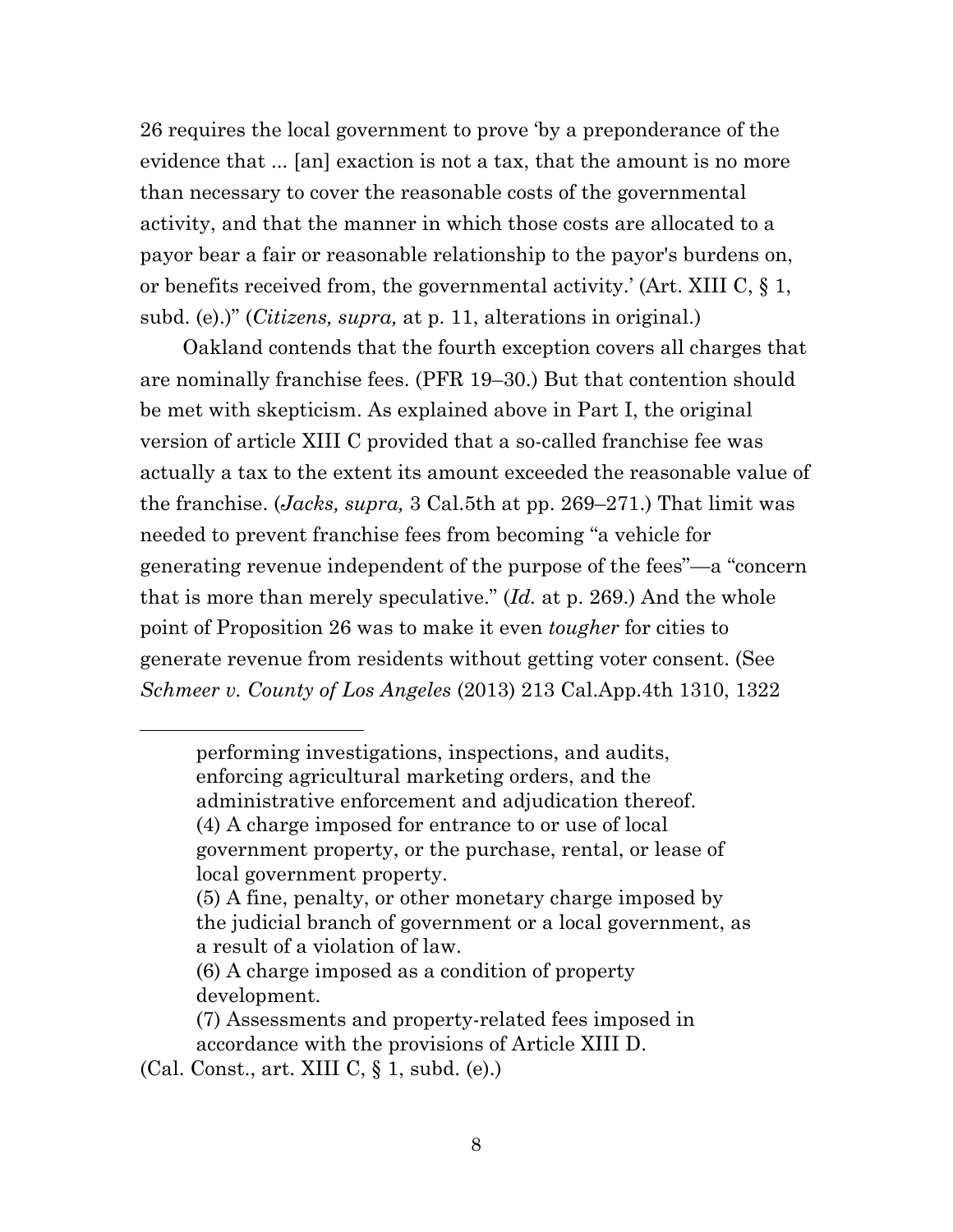[stating that Proposition 26 was "an effort to close perceived loopholes in Propositions 13 and 218"].)

Yet Oakland's interpretation of Proposition 26 would mean that the initiative *erased* Proposition 218's limit on franchise-fee amounts. This court should be extremely reluctant to adopt such a counterintuitive interpretation. (See *Boling v. Public Employment Relations Board* (2018) 5 Cal.5th 898, 918 [stating that this court avoids a construction that " ' "would result in an evasion of the evident purpose of [a statute]" ' " when possible], citation omitted and alteration in original.)

Fortunately—as *Zolly* correctly ruled–—the current text of article XIII C does not compel that perverse result. (*Zolly, supra,* 47 Cal.App.5th at p. 88.) The fourth exception covers "[a] charge imposed for entrance to or use of local government property, or the purchase, rental, or lease of local government property." (Cal. Const., art. XIII C, § 1, subd. (e)(4).) And a city has the burden to prove by the preponderance of the evidence that a given charge fits within that exception. (Cal. Const., art. XIII C, § 1, subd. (e).) So how does a city prove that the whole amount of a charge is actually imposed for a utility's use of government property and not for revenue-generation unrelated to that use? *Jacks*' franchise-fee test still supplies the answer: it depends on whether the charge's amount "reflect[s] a reasonable estimate of the value of the franchise." (*Jacks, supra,* 3 Cal.5th at p. 267.) Only charges that pass this test are truly "amounts paid in exchange for property interests"—i.e., real franchise fees excepted from the definition of tax. (*Ibid.*)

Oakland relies on the fact that, in contrast to the first three exceptions, the fourth exception does not include the word "reasonable." But unlike the first three exceptions, which involve cities being reimbursed for *expenses*, a franchise fee is compensation for a city *asset*. (*Jacks, supra,* 3 Cal.5th at p. 268.) The first three exceptions, then, need the word "reasonable" to ensure that cities are not reimbursed for

9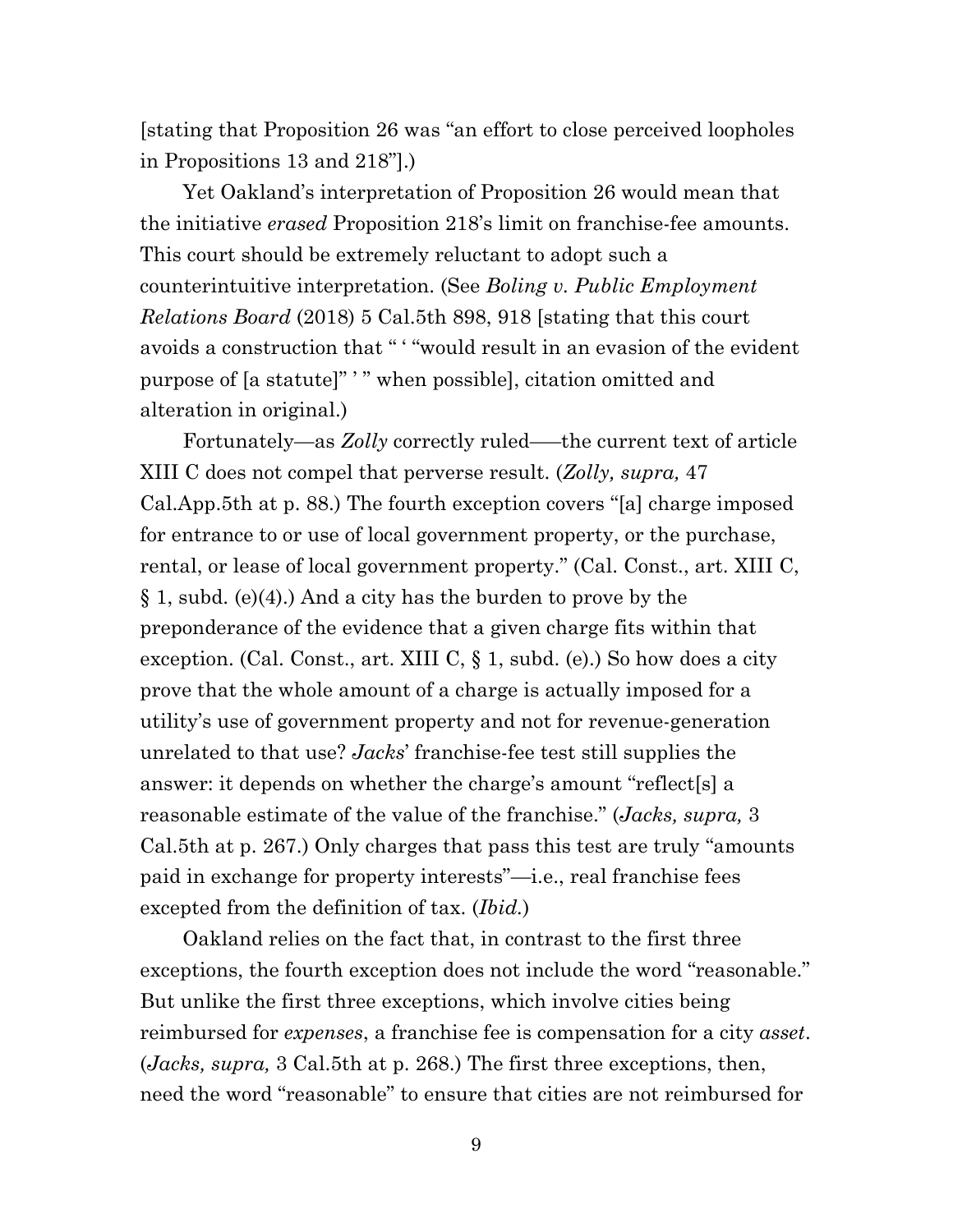profligate spending. (See Voter Information Guide, Gen. Elec. (Nov. 2, 2010) argument in favor of Prop. 26, p. 60 [stating that local politicians "need to control spending, not use loopholes to raise taxes"].) By contrast, the fourth exception does not need the word "reasonable" to provide a meaningful limit on franchise fees because the value of the relevant asset (i.e., the franchise) is set by the market. (See *Jacks, supra,* at p. 270.)

Moreover, Oakland ignores that the last three exceptions do not include the word "reasonable" either. Yet the amounts of the charges covered by those exceptions are limited by other constitutional provisions.2 It makes no sense that voters would have enacted six limited exceptions and one limitless one—enticing cities to charge ever higher franchise fees. *Zolly* correctly reasoned that permitting cities to use utilities as intermediaries to raise revenue without getting voter consent "would directly conflict with the purpose of Propositions 218 and 26."3 (*Zolly, supra,* 47 Cal.App.5th at p. 88.)

<sup>2</sup> Charges imposed "as a result of a violation of law" under the fifth exception must be proportional under the excessive fines clauses of the state and federal Constitutions. (Cal. Const., art. XIII C, § 1, subd. (e)(5); see also *People ex rel. Lockyer v. R.J. Reynolds Tobacco Co.*  (2005) 37 Cal.4th 707, 728; *Timbs v. Indiana* (2019) 139 S.Ct. 682, 689 [203 L.Ed.2d 11].) Charges "imposed as a condition of property development" under the sixth exception must be roughly proportional to the projected impact of the proposed development. (Cal. Const., art. XIII C, § 1, subd. (e)(6); see also *Ehrlich v. City of Culver City* (1996) 12 Cal.4th 854, 881; *Koontz v. St. Johns River Water Management Dist.* (2013) 570 U.S. 595, 612 [133 S.Ct. 2586, 186 L.Ed.2d 697].) And charges that are assessments or property-related fees under the seventh exception must be proportional to the special benefit or cost associated with each affected parcel. (Cal. Const., art. XIII C, § 1, subd. (e)(7); see also Cal. Const., art. XIII D, § 4, subd. (a) &  $\S 6$ , subd. (b)(3).)

<sup>3</sup> The correctness of *Zolly* also means that this court should decline to depublish the opinion, which some organizations have requested.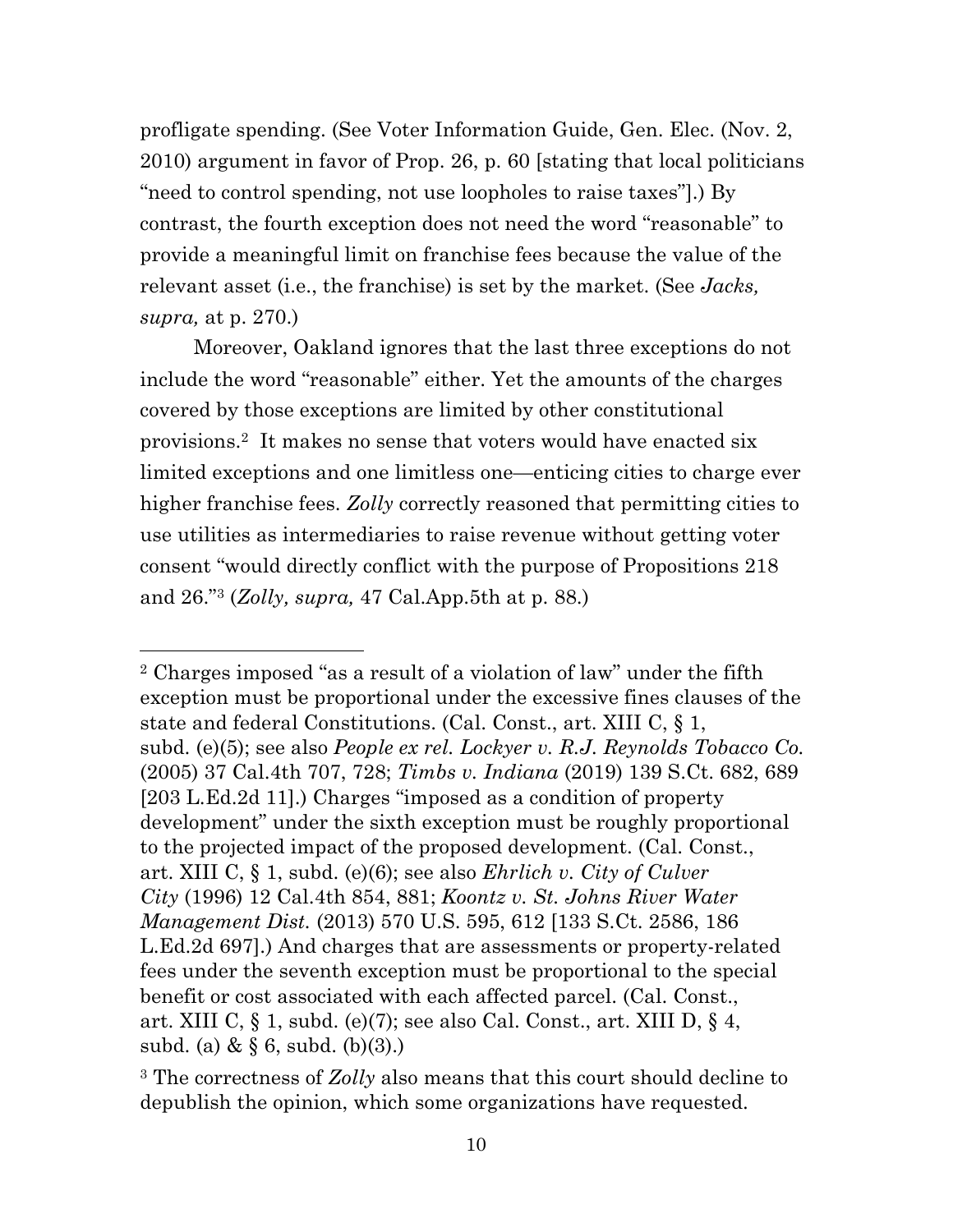#### **III. Other recently published cases do not create a split requiring this court to grant review here.**

Since *Zolly*, two cases have addressed issues under Proposition 26. But neither case creates a split that merits this court's review of this case.

First, *County Inmate Telephone Service Cases* (2020) 48 Cal.App.5th 354, 360–362 *(County Inmate*) applied to the article XIII C context the "general rule" that individuals do not have standing to seek a tax refund for taxes paid by someone else.4 But, as *County Inmate* recognized, *Zolly* does not implicate that general rule because the *Zolly*  plaintiffs seek only "declaratory and injunctive relief"—not a tax refund. (*Id.* at p. 362.) Given that *County Inmate* was decided upon taxpayer-standing doctrine, that case does not conflict with the merits ruling in *Zolly*. (See *Boorstein v. CBS Interactive, Inc.* (2013) 222 Cal.App.4th 456, 465 [ruling that a plaintiff's lack of standing is a threshold issue that prevents the court from reaching the merits].)

Second, *Howard Jarvis Taxpayers Association v. Bay Area Toll Authority* (June 29, 2020, No. A157598) \_\_ Cal.App.5th \_\_\_ [2020 WL 3496798] (*Howard Jarvis*) ruled that a toll increase was not a state tax under article XIII A of the California Constitution because it fits within an exception for a " 'charge imposed for entrance to or use of state property[.]'" (*Id.* at \*11, quoting Cal. Const., art. XIII A, § 3, subd. (b)(4).) That state-tax exception mirrors the municipal-tax exception at issue here. (*Id.* at \*13, fn. 18.) But because *Howard Jarvis* did not involve a franchise fee, the court did not consider whether *Jacks'* franchise-fee test still applies after Proposition 26. And franchise fees involve unique features, including the exchange of money for a utility's right to run a local monopoly, which merit a different analysis than a fee to pay for government expenses such as the toll fee in *Howard Jarvis.* (See *id.* at \*13, fn. 18 ["we of course express no opinion

<sup>4</sup> Appellants in *County Inmate* filed a petition for review on June 5, 2020, which is pending.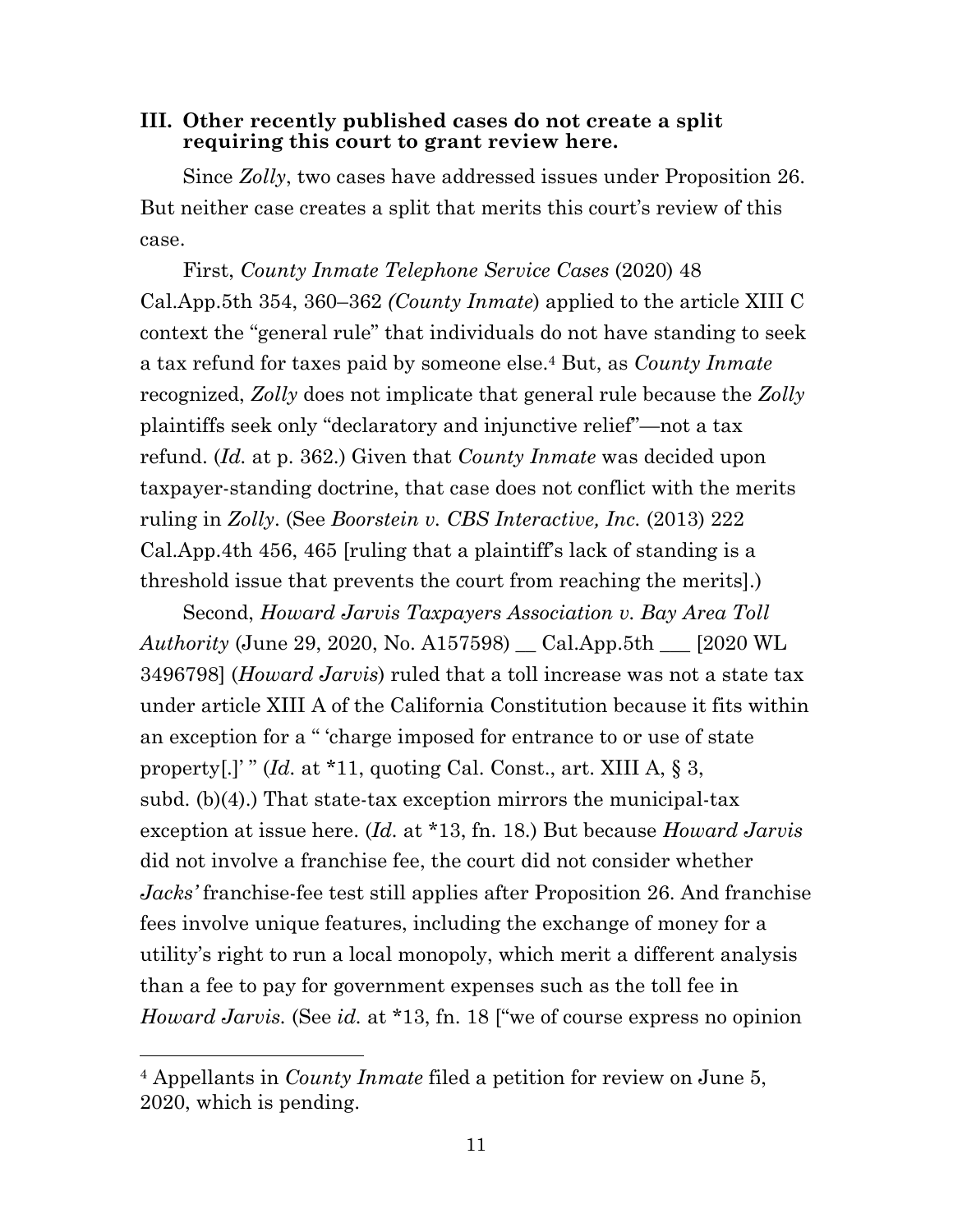on [the *Zolly*] court's ultimate conclusion as to whether and when a franchise fee constitutes a tax"]; *Jacks, supra,* 3 Cal.5th at p. 268 [contrasting franchise fees with other fees that are "related to an expenditure by the government"].)

### **CONCLUSION**

This court should deny the petition for review.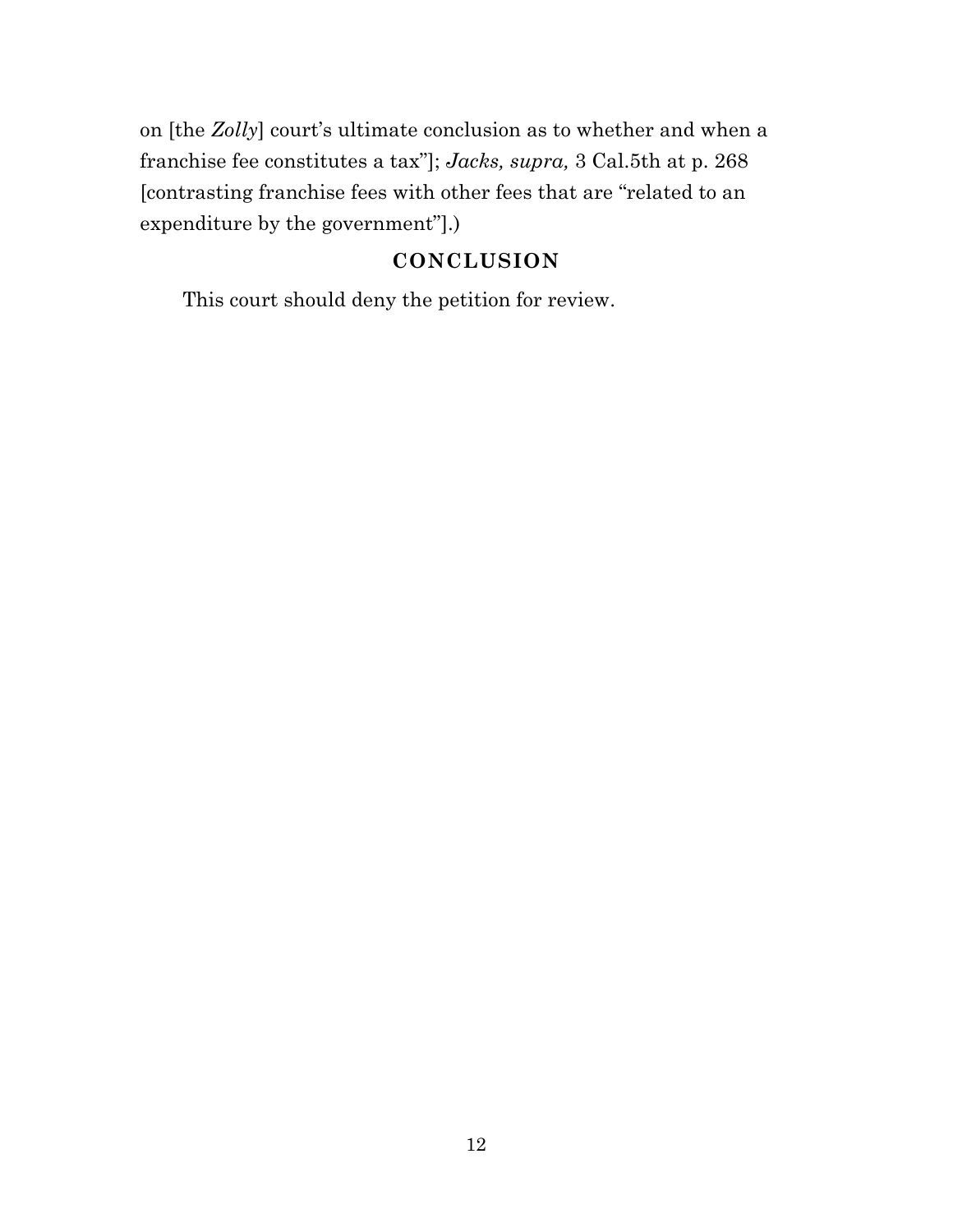Respectfully submitted, **Katz Appellate Law**

Dated: July 10, 2020 By /s/

Paul J. Katz Attorney for Appellants

Respectfully submitted, **Zacks, Freedman & Patterson, PC**

Dated: July 10, 2020 By /s/

Andrew Zacks Attorney for Appellants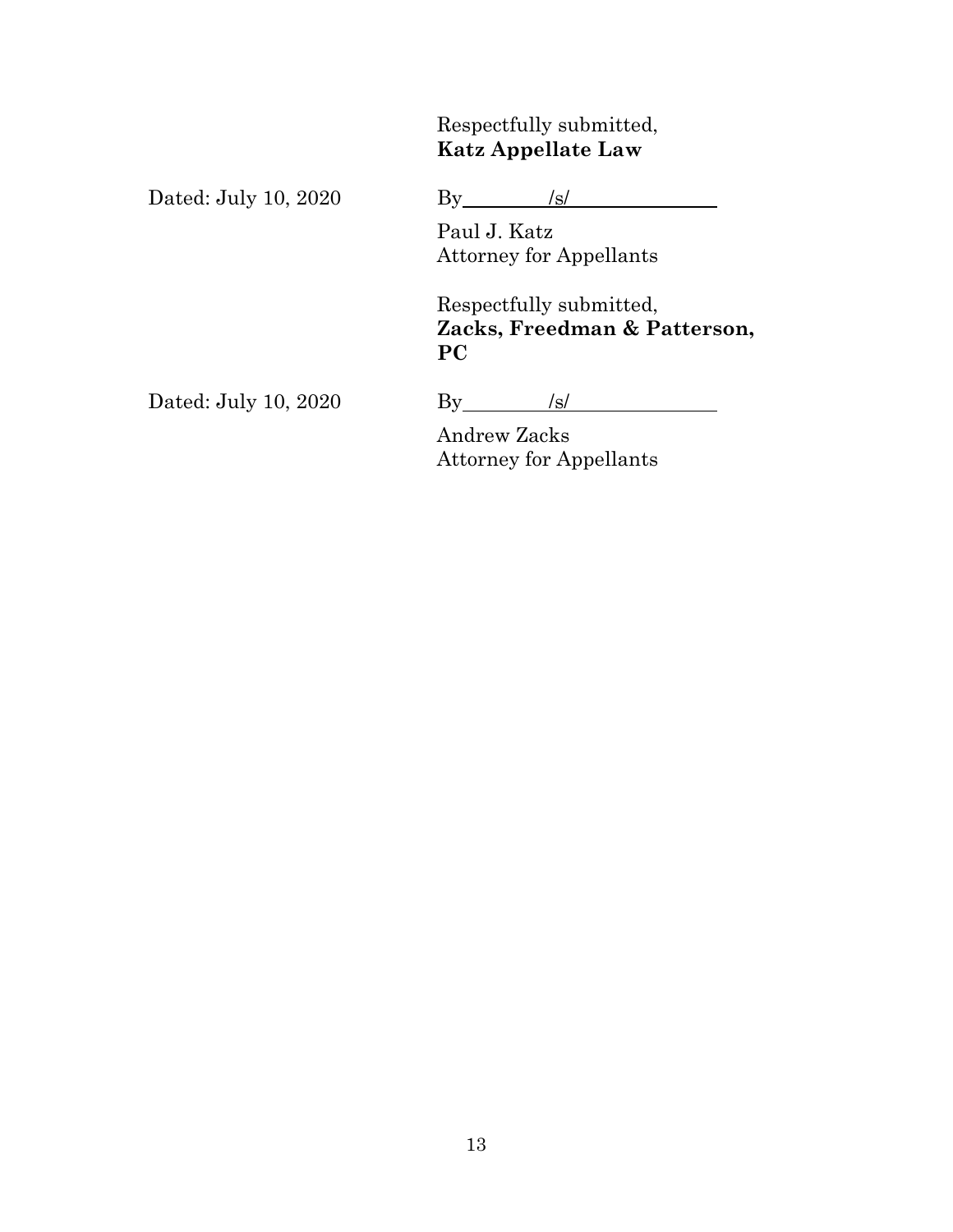### **CERTIFICATE OF WORD COUNT**

Appellants' counsel certifies in accordance with California Rules of Court, rule 8.504(d) that this brief contains 2,229 words as calculated by the Word software in which it was written.

I certify under penalty of perjury under the laws of the State of California that the foregoing is true and correct. Executed at San Francisco, California.

Respectfully submitted,

Dated: July 10, 2020 /s/

Paul J. Katz Attorney for Appellants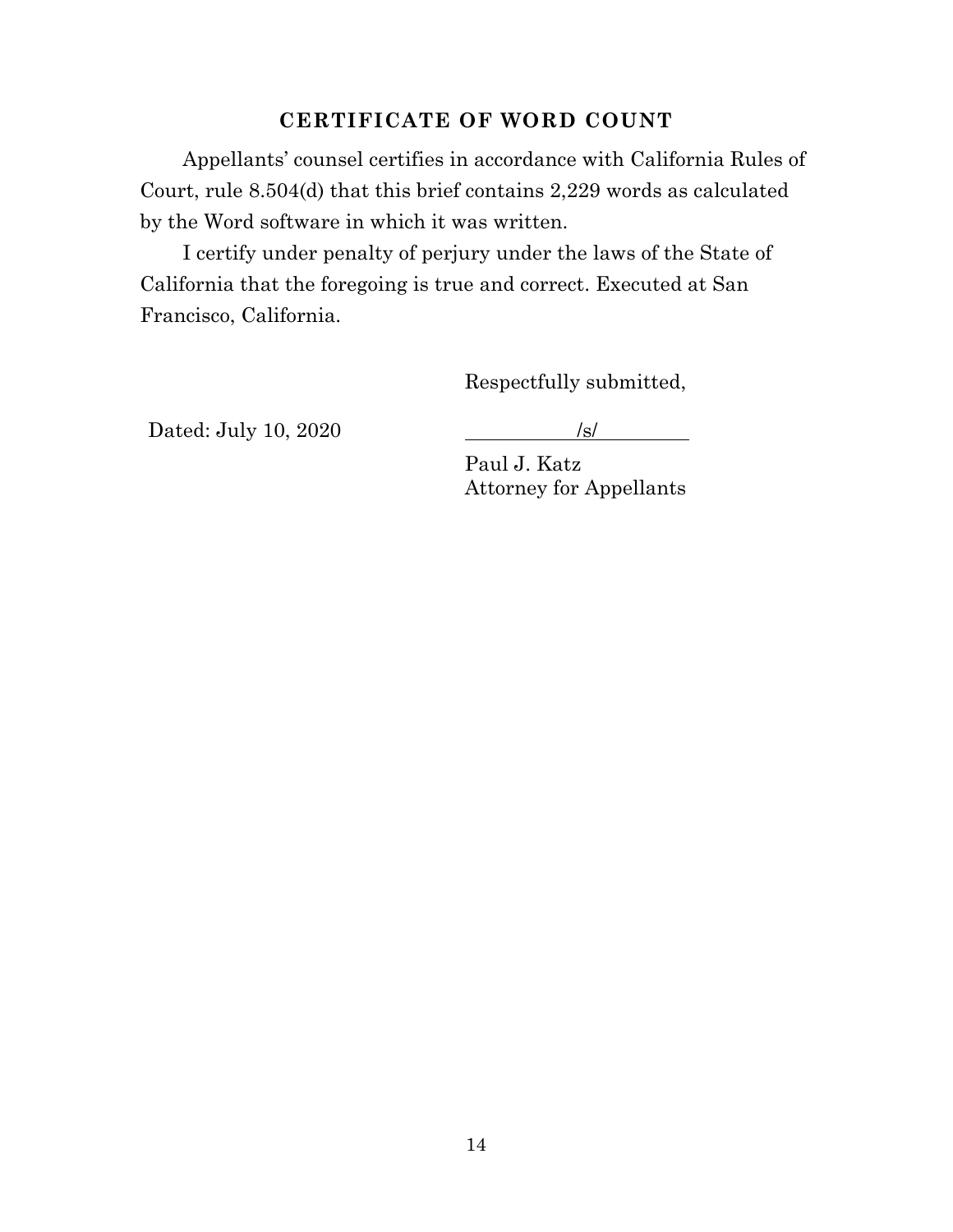# *PROOF OF SERVICE*

# **STATE OF CALIFORNIA**

Supreme Court of California

Case Name:**ZOLLY v. CITY OF OAKLAND** Case Number:**S262634**

Lower Court Case Number:**A154986**

- 1. At the time of service I was at least 18 years of age and not a party to this legal action.
- 2. My email address used to e-serve: **paul@katzappellatelaw.com**
- 3. I served by email a copy of the following document(s) indicated below:

Title(s) of papers e-served:

**STATE OF CALIFORNIA** Supreme Court of California

| <b>Filing Type</b>                                                  | <b>Document Title</b>  |
|---------------------------------------------------------------------|------------------------|
| ANSWER TO PETITION FOR REVIEW (WITH ONE TIME RESPONSIVE FILING FEE) | $[20-07-10 Zolly APR]$ |

| Service Recipients:                                                       |                                  |                                                          |  |
|---------------------------------------------------------------------------|----------------------------------|----------------------------------------------------------|--|
| <b>Person Served</b>                                                      | <b>Email Address</b>             | Date / Time<br><b>Type</b>                               |  |
| Cara Jenkins<br>Office of Legislative Counsel<br>271432                   | cara.jenkins@lc.ca.gov           | 7/10/2020<br>$e-$<br>Serve 9:23:34 AM                    |  |
| Cedric Chao<br>CHAO ADR, PC<br>76045                                      | cedric.chao@chao-adr.com         | 7/10/2020<br>$e-$<br>Serve 9:23:34 AM                    |  |
| Barbara Parker<br>Office of the City Attorney                             | bjparker@oaklandcityattorney.org | 7/10/2020<br>$e-$<br>Serve 9:23:34 AM                    |  |
| Tamara Shepard<br>DLA Piper<br>194772                                     | tamara.shepard@dlapiper.com      | 7/10/2020<br>$e-$<br>Serve 9:23:34 AM                    |  |
| <b>Andrew Zacks</b><br>Zacks Freedman & Patterson, PC<br>147794           | $AZ@zf$ plaw.com                 | 7/10/2020<br>$e-$<br>Serve 9:23:34 AM                    |  |
| <b>Timothy Bittle</b><br>Howard Jarvis Taxpayers Foundation<br>112300     | tim@hjta.org                     | 7/10/2020<br>$e-$<br>Serve 9:23:34 AM                    |  |
| Barbara J. Parker<br>Office of the City Attorney/City of Oakland<br>69722 | bparker@oaklandcityattorney.org  | 7/10/2020<br>le-<br>Serve 9:23:34 AM                     |  |
| Joshua Mcdaniel<br>Horvitz & Levy LLP<br>286348                           | jmcdaniel@horvitzlevy.com        | 7/10/2020<br>$e-$<br>Serve 9:23:34 AM                    |  |
| Lutfi Kharuf<br>Best Best & Krieger<br>268432                             | lutfi.Kharuf@bbklaw.com          | 7/10/2020<br>$e-$<br>Serve 9:23:34 AM                    |  |
| Paul Katz<br>Katz Appellate Law                                           | paul@katzappellatelaw.com        | 7/10/2020<br>$e-$<br>$\text{Service} 9:23:34 \text{ AM}$ |  |